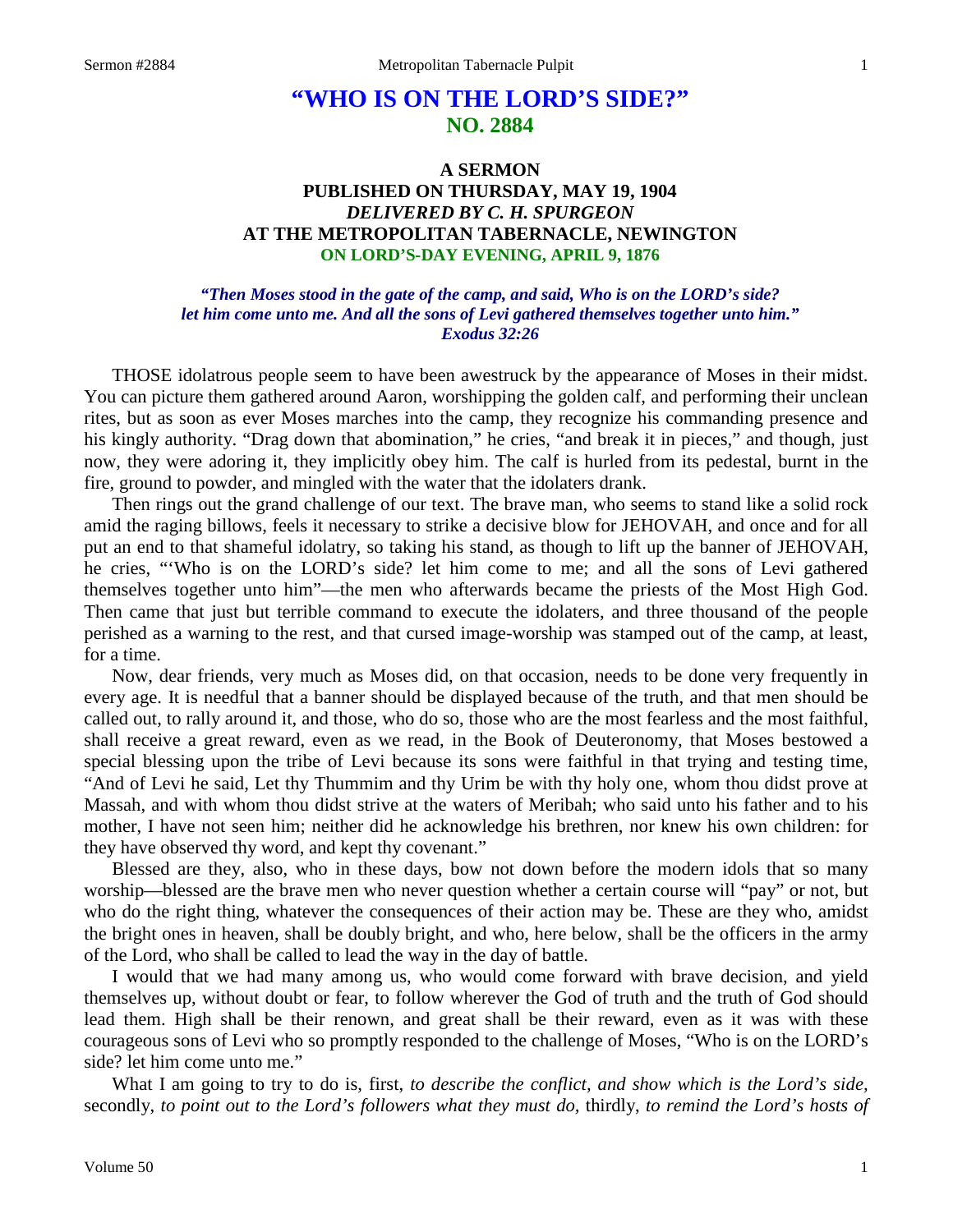*their encouragements,* and fourthly, *to repeat the question of the text, and to put forward proposals for enlistment in the army of the Lord.* 

**I.** First then, I have TO DESCRIBE THE CONFLICT WHICH IS NOW GOING ON AND TO SHOW YOU WHICH IS THE LORD'S SIDE. That is not a very difficult task, and the conscience of each one of you ought to help me in its accomplishment.

This is where "the LORD's side" begins—*Belief in God against Atheism and other forms of unbelief*. Infidelity assumes many forms—the doubt as to whether there is any God at all—the daring defiance of God, if there is a God—or the indifference, which utterly neglects God, not caring about Him either one way or another.

Believers are on the opposite side to all of these, and you know that the side they are on is "the LORD's side." To fear Him, to reverence Him, to trust Him, to love Him, to serve Him, to worship Him—that is being on "the LORD's side." On which side are you, dear friend? Are you a believer, a fearer, a truster, a lover, a worshipper of God, or are you a neglecter, a rejecter, a hater of Him?

Here again are two sides, *obedience to the commands of God, or a determination to please ourselves*. Are we endeavoring to obey the moral law, or are we pouring contempt upon that law, and seeking to be happy by having our own way? How is it with you, my dear friend? Are you making yourself into your only god? Are you allowing your own lusts and passions to be the supreme governing influence over you? Are you saying to yourself, "I will have my own way, I will do as I please, so long as I can make myself merry, I care nothing whatever about the commands of God"? If that is the way you talk, it is quite clear on which side you are. Between the will of the flesh and the will of God, there is no possible question as to which is "the LORD's side."

Here is another battleground, *Christ and His righteousness, or your self-righteousness*—cleansing in Christ's blood, and covering with His perfect righteousness, on the one hand, and on the other, salvation by your own works, salvation by your own prayers, salvation by your almsgiving, or by anything of your own. You know at once, which is "the LORD's side" out of those two, for the Lord is always on Christ's side, indeed, Christ Himself is God. Justification by faith is the side on which God is, but justification by the works of the law is a lie, in fact, it is an impossibility.

Now, dear friends, on which side are you with regard to this matter of salvation by Christ or salvation by self? Are you "on the LORD's side" of that question?

Here is yet another point from which to view this great conflict, *the Gospel of the grace of God, or the superstitions and falsehoods of men*. The Bible teaches us that sinners are saved by believing in Jesus Christ, but superstition says, "No, they are saved by being sprinkled with water, through the subtle influences that trickle from priestly fingers, they are saved by baptism, saved by sacraments. Here then, is a sharp conflict between salvation by Christ and salvation by priests. We know which is "the LORD's side" of that controversy, but dear friend, on which side are you?

Do you go directly to the Lord Jesus Christ as your great High Priest, and do you trust alone to the merit of His atoning sacrifice, or will you go crouching to your fellow creature, and pour into his ear the infamous story of your sin, and so defile him even more than he is already, and then, will you come back deluded with the false notion that you have obtained "absolution" at his hands? We know that none can forgive sins save God alone, this is the Lord's way of making reconciliation through the blood of Jesus Christ His Son, so friends, are you for Zion or for Rome? Are you on the side of Christ or on the side of antichrist?

There is a fierce battle, still raging in the world, *between Scripture and tradition*—between this Grand Old Book and certain things which have been handed down by tradition, from the fathers. They are said to be customs of the early church, or to have been ordained by various councils, or decreed by infallible popes. Well, dear friends, are you on the side of God's Word or of man's word? Is your rule of life, "Thus saith the LORD," or "Thus say the fathers," or "Thus say the councils," or "Thus say the popes"? "Who is on the LORD's side" in this matter? There is a stern fight still to be fought over this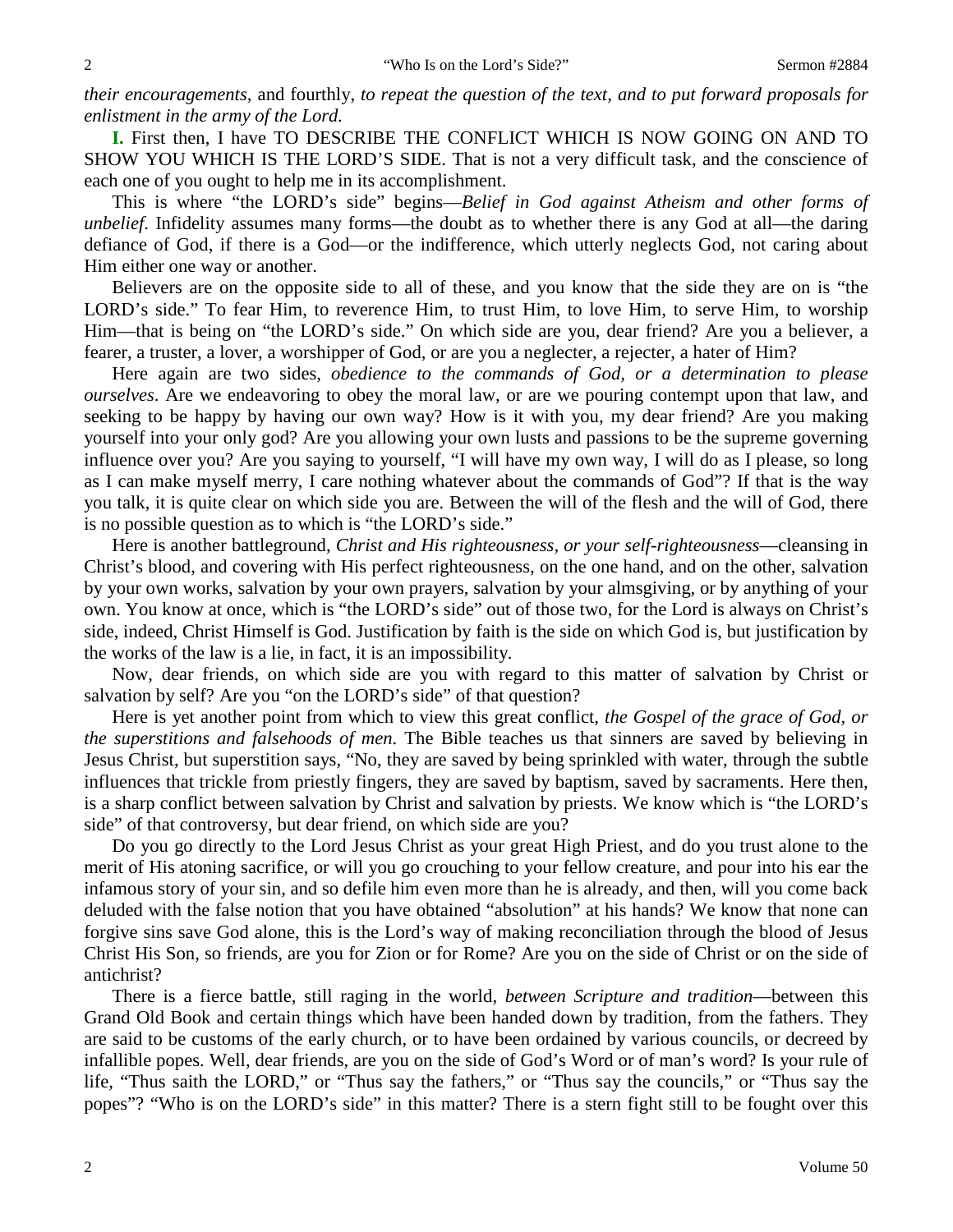question, the battle has long been raging, and it will continue to rage until the victory is won by the truth of God.

I am looking forward to the time when there will be only two parties left to fight—the men who will have this text emblazoned on their standards, "One Lord, one faith, one baptism," and who will have nothing but the Bible for their rule of conduct—and those bearing the other banner in praise of the inventions of men and the traditions of the fathers. They will cling to their errors, I have no doubt, as long as they can, but the Lamb will overcome them, and they who are on "the LORD's side" will also come off more than conquerors through Him that hath loved them.

There are also two sides to all the moral questions in the world. There is holiness for instance, you all know on whose side that is, and there is unholiness, and you have no difficulty in deciding on whose side that is. Then, as to order, peace, quietness, love, generosity, and so on, you all know on whose side they are, and you equally know on whose side disorder, strife, disaffection, tumult, selfishness, and covetousness are. You are well aware, brethren, that wherever there is anything that is right, true, pure, holy, and of good report, that is "the LORD's side." Wherefore, always be on that side.

But if there is anything that is impure, unchaste, unlovely, unjust, that is not "the LORD's side," and it should not be His people's side. At the present time, this dear land of ours seems as if it were going to be swallowed up by the demon of drunkenness. Temperance, righteousness, sobriety—these are all on "the LORD's side" of that question, so let every Christian see that he takes the same side as the Lord does.

I need not go into all the questions that are prominent at the present time, because they keep on changing their positions, and sometimes it is one question that is most prominent and sometimes another, but to almost every question which comes up, there is "the LORD's side" and there is another side, and the question must always be asked, "Which is the LORD's side?" And I trust, as soon as that question is answered, you will say, "That is the side for me to take—the side upon which the Lord is."

**II.** Now secondly, I am TO POINT OUT TO THE LORD'S FOLLOWERS WHAT THEY MUST DO TO SHOW THAT THEY ARE ON HIS SIDE.

And the first thing is, *they must own it*. The truth of God deserves to have bold adherents and brave proclaimers. Righteousness ought not to be claimed as the portion of men who are ashamed to own it. Suppose that those sons of Levi had slunk away to their tents, and had said, "Oh, yes, we are on the Lord's side, but we do not mean to expose ourselves to any risk in dealing with these idolaters." That would have been like the craven spirit of a soldier who shirks his proper place on the field of battle. He is too modest, too retiring to fight, that is only another way of saying that he is a coward, and unworthy of the uniform he wears.

In like manner, it is a mean, beggarly spirit that will not lay down life and limb, substance and honor, and everything else that one has, for the cause of God and truth. Oh, for more of the true spirit of chivalry among those who call Jesus their Lord and Master! It is a shame that they should ever blush to own His name, they might rather blush with shame to think that they have ever been ashamed of Him.

I count it nothing, brethren, to speak for the cause that everybody thinks to be good, or to float with the stream by agreeing with what the multitude reckons to be right. Every timeserver can do that, but to swim against the stream, to speak unpopular truth, to declare that which God has taught you, even though nobody else believes it, to beard the lion in his den, to stand—like Athanasius—against the whole world for God and for His Christ—this is being a man indeed, nay, more, this is being a Christian; and the time shall come when this shall be reckoned the noblest kind of man whom even God Himself has made. So, if you are on God's side, own it.

Then, next, *rally to the standard*. Moses cried, "Who is on the LORD's side? let him come to me." If you are a Christian, you should unite with other Christians. I believe, brethren and sisters, that it is the duty of all converts to test the various sections of the professing church by the Word of God, and then to cast in their lot with that part which holds the truth most fully and clearly, and having conscientiously done that, to rally with the hosts of God in the great battle against wrong. Oh, you converts, who have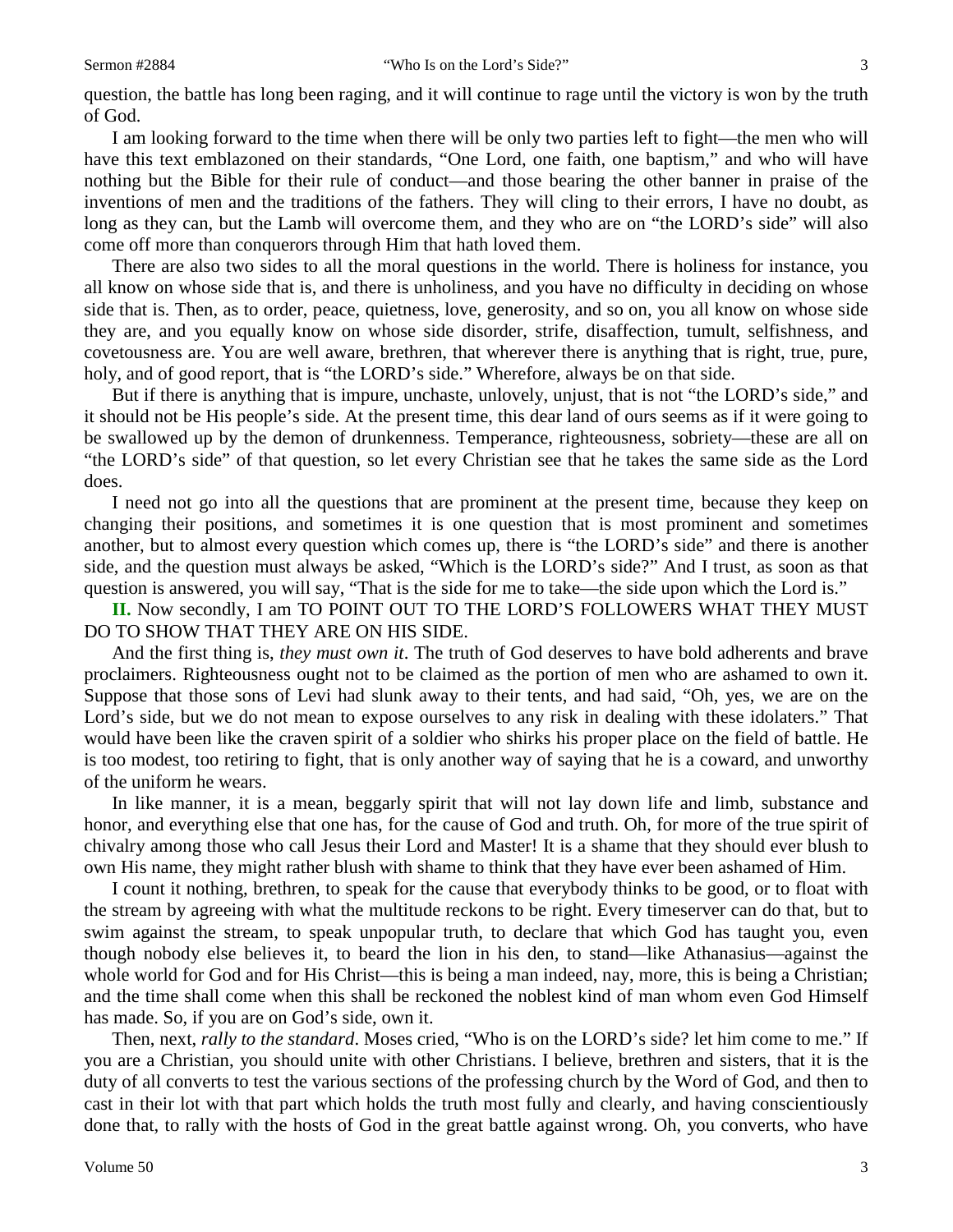never joined the church, what are you at? I beseech you, think over this matter, pray over it, and remember that in the olden times, they first gave themselves to the Lord, and afterwards they gave themselves unto His people, according to the will of God, and so ought you to do. Believers ought not to be solitary stones, lying by themselves, they should be built up into "an holy temple in the Lord...builded together for an habitation of God through the Spirit." So, dear friends, if you are on "the LORD's side," own it, and join with those who also are on that side.

Then, next, if you are on "the LORD's side," *be willing to be in the minority*. It is true that minorities have generally come in for kicks and blows, rather than kisses and caresses, but at the great day of judgment, all such wrongs will be righted. And after all, it has often been a minority—ay, and even a minority of one—that has done great things for God, after all.

Just now, I mentioned Athanasius. You remember that when the whole of Christendom seemed to swing round to Arianism, it was Athanasius, standing alone, *"Athanasius contra mundum,"* as he truly said, who brought the church back to belief in the Deity of Christ. And in the days of Luther, who can ever tell what a pivot and hinge that one lone man was for Germany and Europe? And in Scotland, what force there was in the one brave man, John Knox, whose preaching and prayers Queen Mary feared more than an army of soldiers!

Few followed these brave leaders at the first, for following meant the stake, the scaffold, prison, suffering, shame, reproach, and death, yet these were the men and women who did the true work of God, after all, and who fought the good fight of faith. Be ye followers of them, run not with the multitude to do evil, rather choose the narrow way that leads unto life, though few there are that find it.

From the days of Noah, the followers of the Lord have usually been in the minority. If the rightness of any course could be decided by the counting of heads, the devil would mostly be in the right, but we do not reckon in that way. We test every question by the Word of God, not by the votes of men. If the Lord has said anything, believe it, even if no one else does. If the Lord has revealed any truth to your conscience, hold to it, even though to all others, it should seem to be a lie, and verily, I say unto you, you shall have your reward. The sons of Levi were in a minority, in comparison with the great host of idolaters in the camp of Israel, yet they came out boldly for the Lord, and are therefore, held in honor even to this day.

Further, *you must be aggressive* if you are on "the LORD's side." These sons of Levi, directly they declared that they were on the side of JEHOVAH, had to come forth to smite and slay His enemies. So must you, if you are a follower of the Lord. There is nothing that the devil likes better than to be left alone. I am often asked, "Why do you not preach what you believe, and leave other people's doctrine alone?" Ah, just so! Why don't I? And why did not the Lord Jesus Christ let the devil alone, and let false teachers alone, and why does not the Gospel let error and falsehood alone?

When the Lord Jesus Christ came into the world, one part of His work was to destroy the works of the devil. The demons said to Him, "Let us alone: what have we to do with thee, thou Jesus of Nazareth? Art thou come to destroy us?" His answer was, "Hold thy peace, and come out of him," and when the demons say to us, "Let us alone," we reply, "That is the very thing that we cannot do, and that we dare not do." We must not let falsehood, and sin, and error alone. Christ Himself said, "Think not that I am come to send peace on earth: I came not to send peace, but a sword."

His faithful servants are to follow His example, to quarrel with error, to fight against sin, to be aggressive against everything that is opposed to our Lord and His truth. The devil is quite ready to make a league of peace with us, or to agree to a truce and say, "Now, do not go on fighting any longer. Let us shake hands, and be friends. There can be no reason why I should not continue to be the prince of the power of the air, and Christ should also have His disciples, only let them be very decorous and quiet, and mind their own business."

But we will make no such wicked league or truce as that, for we are to resist the devil, as Peter writes, "whom resist steadfast in the faith." The sons of Levi had to smite the adversaries of God, and so must you who are on "the LORD's side."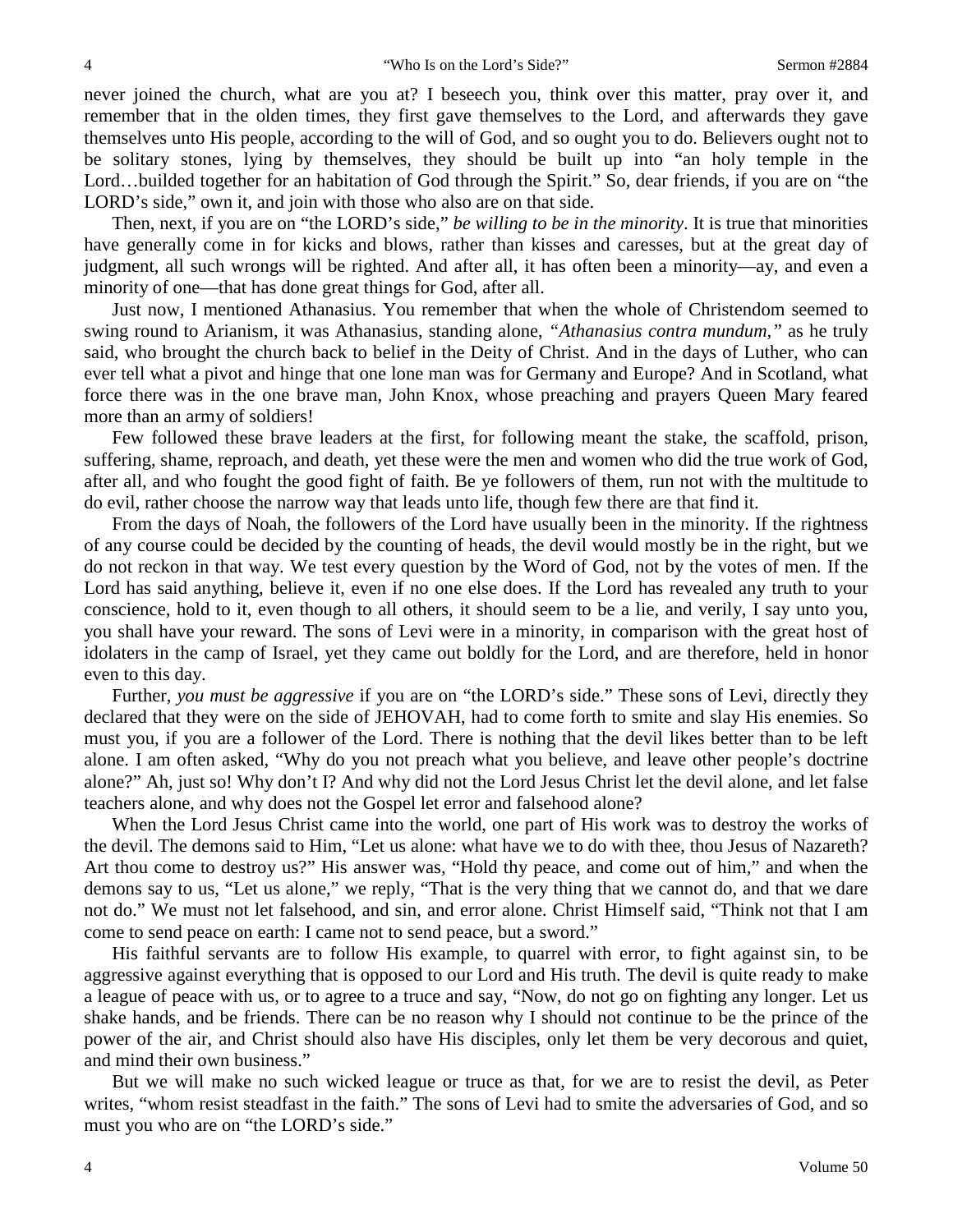You must also *let love to God master over all nature's ties* if you are on "the LORD's side." Moses expressly commended Levi for this, "Who said unto his father and to his mother, I have not seen him; neither did he acknowledge his brethren, nor knew his own children." They were so jealous for the Lord of hosts, that they would not tolerate idolatry in their nearest kith and kin.

Happily, brethren, we have not to fight anybody with a sword of steel. God forbid that any of us should ever take the life of a fellow creature! Our one weapon is the two-edged sword of the Spirit, which is the Word of God, the force we use is the force of the love of God in Christ Jesus our Lord. But I charge you, never do a wrong thing, or even a questionable thing, in order to please father, or mother, or wife, or child, and never allow any wrong to go unrebuked in the dearest friend you have, for "faithful are the wounds of a friend."

Some have condoned sin to please a wife or a husband, but they who are faithful to God must also be faithful to the members of their own household. This may involve persecution for themselves, but they must be willing to bear it for Christ's sake, and they must not yield an inch, or an iota, in any matter of principle, or any question of truth and right, even to the beloved of their heart. Can you do this? If so, you are worthy to be counted among those who are on "the LORD's side."

Once more, they who are on "the LORD's side" *must do as they are bidden*. They must be prepared to obey all Christ's commands to the letter, and also in the spirit of them, right to the end of life. I am ashamed of the way in which some professing Christians ignore so much of the Bible, shutting their eyes to Christ's commands, or like Nelson, turning their blind eye to those they don't wish to read. Finding themselves in a certain community, they believe what the community believes, without ever testing it and trying it by the Word of God. They do not want to know too much, and if anybody tries to teach them a truth which they do not know, they are unwilling to learn it, lest it should unsettle them in their ecclesiastical position.

I bless God that, when I was converted to Christ, I laid down this rule for myself—"Whatever the Lord teaches me in His Word I will follow. If it should lead me into a path where I shall be quite alone because I can find nobody to believe as I believe, yet, will I believe and teach that which the Holy Spirit reveals to me in the Word."

At this moment I have not an atom of respect for any authority, in matters relating to divine truth, except the authority of God, and I would strongly urge all young people to try all catechisms, creeds, customs, doctrines, practices, and everything else, by that infallible test, "To the law and to the testimony: if they speak not according to this word, it is because there is no light in them."

**III.** Thirdly, I am to remind THE LORD'S HOSTS OF THEIR ENCOURAGEMENTS.

First, we may be encouraged to be on "the LORD's side" *because it is the cause of right and truth*. To me, it seems to be a sufficient reward to a man to know that he is defending a right cause even if he has to die for it. Do you crave the applause of human hands and voices? Do you covet the glance of approving eyes? If so, your self-respect has already fallen below the point which it ought to mark. Are you right in the course you are now pursuing? If you are, you need not ask for anything more. To be right, and yet to be poor—to be right and to be abused, or even to be put to death—is, surely, sufficient for any follower of the Lord.

Better still, if there can be any better, remember that *you are on God's side*. He, who is almighty, looks upon you as His friend, or rather, say that He, who is almighty, is your Friend. He is much more than that, for He is your All in all. You may shelter yourself beneath His wings. Behind the bosses of His buckler, you may hide yourself in perfect security.

Moreover, *Jesus the Crucified is with you,* if you are on "the LORD's side." There He stands, whose head was crowned with the cruel thorns, and whose hands and feet were pierced by the terrible nails. Blessed is every soldier of the cross, for he has Christ for his Captain, and where His pennon waves, victory must surely come.

Further, my brethren and sisters in Christ, *all the saints of God are with us*—the countless hosts of the redeemed before the throne of God above, are all on His side, and ours, and so are *all the holy*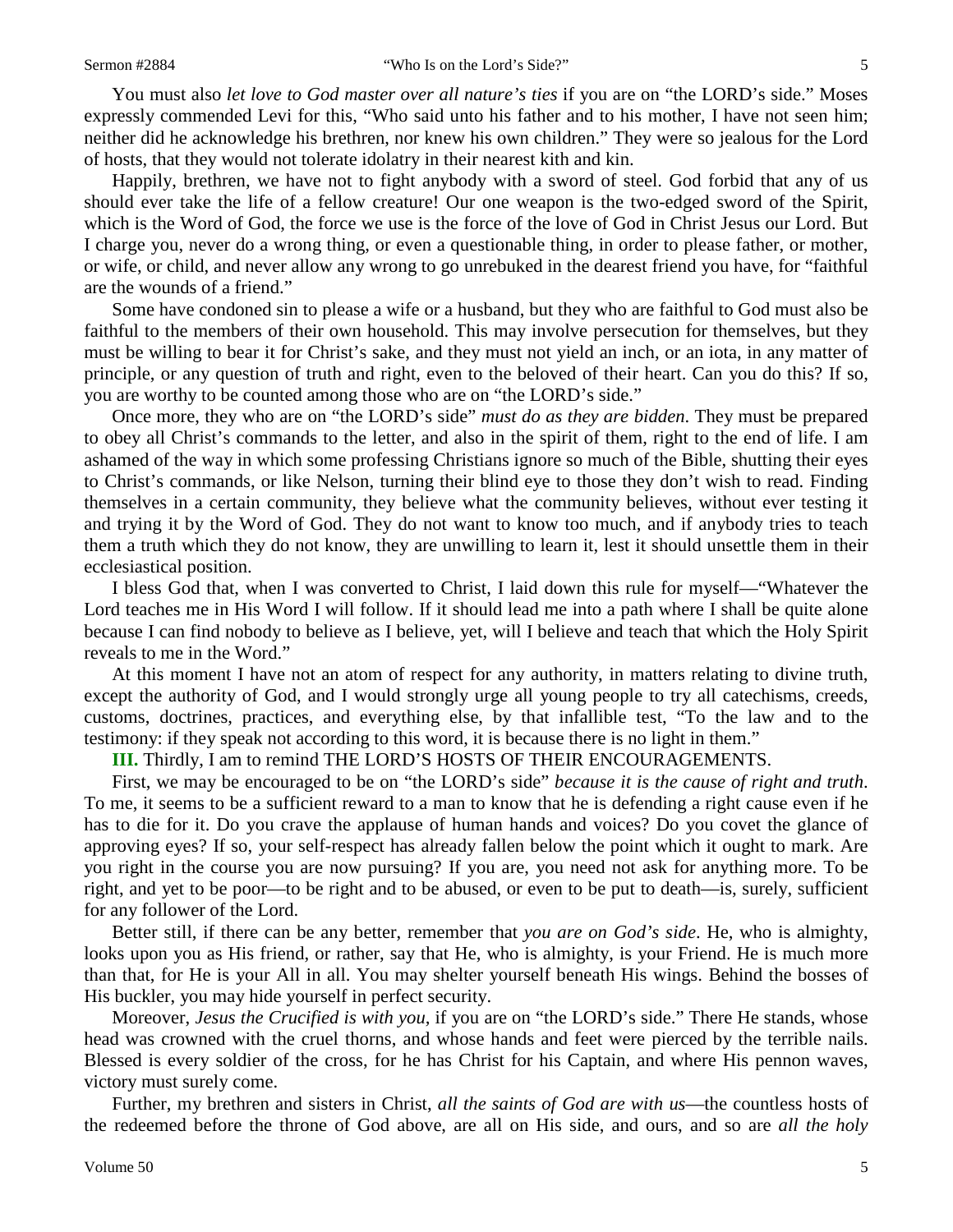*angels,* "that excel in strength, that do his commandments, hearkening unto the voice of his Word." All the unfallen intelligences in the universe are on "the LORD's side." Therefore, let us not be afraid, who are enrolled beneath the banner of the cross, and let others cast in their lot with us, for thus, they will be siding with a noble host that has gone on before us.

The lineage of the saints of God is a very high one. Talk of the blood royal or imperial—bah! a single drop of the blood of the martyrs, flowing through our veins, is far more to be desired. To walk as they walked, "of whom the world was not worthy"—those first confessors of the faith, who "wandered about in sheepskins and goatskins; being destitute, afflicted, tormented;"—this is to be a member of the blood royal of heaven, the highest nobility that can be gained in this world.

How many of you, young men and young women, or older men and women, are ready to say, "We are on the LORD's side"? The air all around us is crowded with the spirits of just men made perfect. They are watching to see how we run the Christian race, and wrestle for the prize of our high calling in Christ Jesus, and they sing a new song of praise unto the Lord as He leads one and another to contend earnestly for the faith once for all delivered to the saints, to stand out boldly for Christ and Him crucified, and to speak, or serve, or suffer, as best shall glorify the Lord Most High.

**IV.** Time and strength both fail me, so I cannot say more upon that point, though much more might be said. I am, in closing my discourse, TO REPEAT THE QUESTION OF THE TEXT, AND TO MAKE PROPOSALS FOR ENLISTMENT IN THE ARMY OF THE LORD.

I should like to act as a recruiting sergeant, and to enlist some new soldiers for King Jesus.

"Who is on the LORD's side? Well," says one, "I wish to be." Well, I will gladly help you enlist. You know what the sergeant does when he enlists a young man, the first thing he does is to give him something—a shilling, and if you intend to be a follower of the Lord, *you must receive something,* or rather, you must receive Someone, even the Lord Jesus Christ, for "as many as received him, to them gave he power to become the sons of God, even to them that believe on his name."

You cannot be on "the LORD's side" unless you receive the Lord's Christ as your Savior, but as soon as you accept Him as the free gift of JEHOVAH's free grace, you are enlisted into the army of the Lord. Will you take Him on those terms? Will you have the Lord Jesus Christ as your Captain? I pray His gracious Spirit to make you say, "Ay, that I will, by His grace."

Next, the sergeant puts the ribbons in the young man's hat, and if you receive Christ, the next thing you have to do is to *confess Christ openly by being baptized*. Our Captain's own words, as recorded in the Gospel according to Mark, are these, "He that believeth and is baptized shall be saved," and what He has joined together, no one has the right to put asunder. So, get the colors in your hat, young recruit, if you really are enlisted on "the LORD's side."

When you have done that, the next thing for us to do is to *take you off to the barracks, and drill you*. You will not be fully fitted to fight the Lord's battles until you have been drilled and trained by your new officers. So, submit yourself to the discipline of the church of Christ. Be willing to take your place in the ranks with your brethren, to follow the New Testament church order, to be taught what are the first principles of the Christian faith, and to be instructed yet further in the things of God, so that afterwards, you may be able, in your turn, to instruct others.

Christ's commission runs thus, "All power is given unto me in heaven and in earth. Go ye therefore, and teach (make disciples of) all nations, baptizing them (those who are made disciples) in the name of the Father, and of the Son, and of the Holy Ghost: teaching them to observe all things whatsoever I have commanded you: and, lo, I am with you alway, even unto the end of the world." So, you see, we are to teach before we baptize, and afterwards still further to teach those who have been made disciples, and who have been baptized into the triune name of Father, Son, and Holy Ghost.

Then, we shall want you to *put on your full regimentals*. What are the regimentals of a Christian? The garments of holiness, the livery of love, and the whole armor of God. We pray the Lord to clothe you, from head to foot, in the divine panoply wherein all the warriors of the cross should be arrayed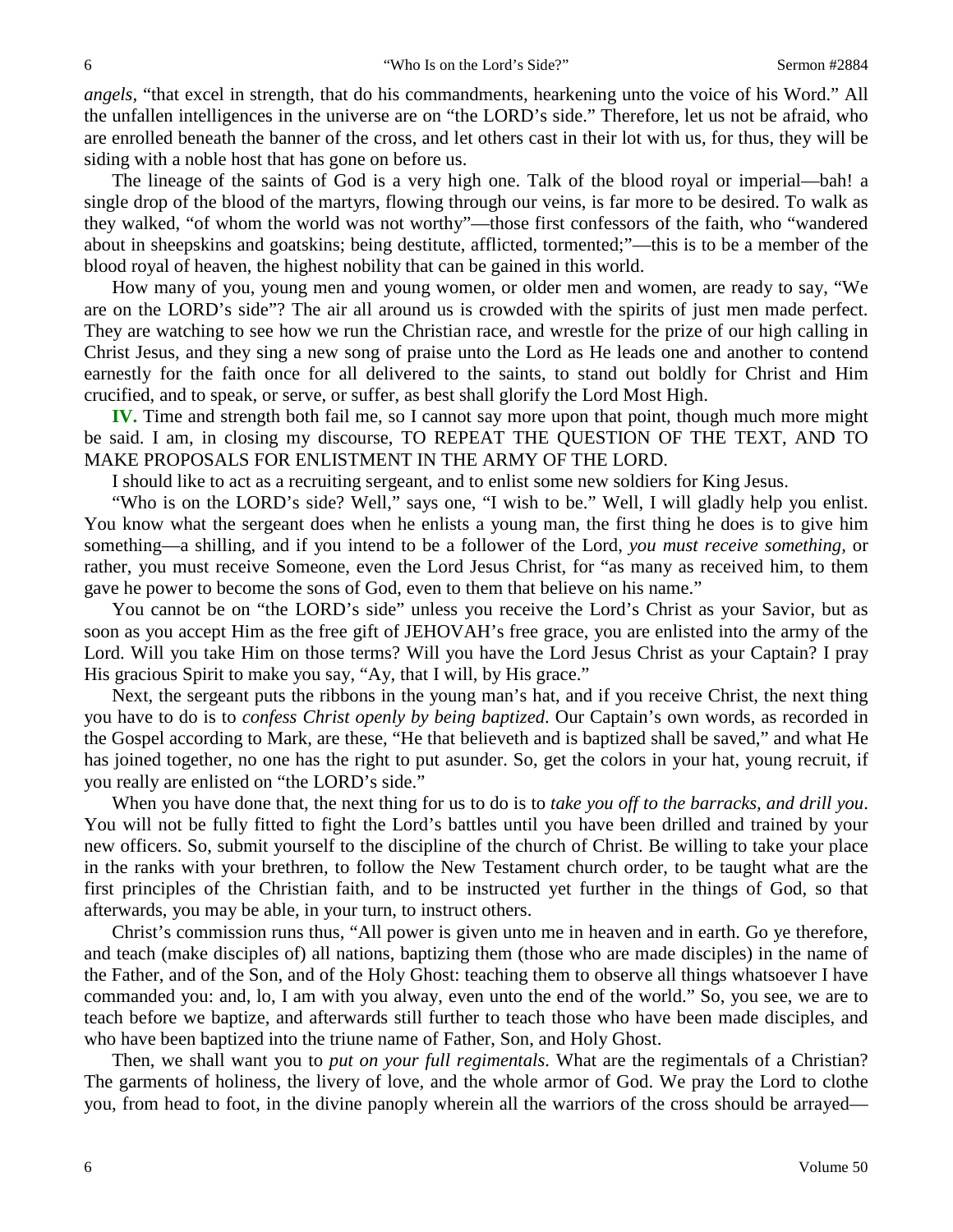the girdle of truth, the breastplate of righteousness, the shoes of the Gospel of peace, the shield of faith, "the helmet of salvation, and the sword of the spirit, which is the Word of God."

There is nothing like having your Bible always with you, and being able to turn to any passage that you need when you are confronting the foe, for "It is written" is a wondrous weapon against the devil, as Christ Himself proved. Satan flees from this sharp sword, and other adversaries of the Lord, and His people feel the force of the Word when they will not yield to anything else.

Then, when you are fully armed, and drilled, and trained, *we shall expect you to wage war for King Jesus,* and the first war must be a civil war—war within your own soul—war to the bitter end against every sin, every evil habit, every false word. All iniquity must be driven out of your spirit, at the point of the bayonet, and no quarter must be given to any enemy of the Most High God.

Then, even while the civil war is raging, we shall want you to carry the war into the enemy's territory. Attack the foe on all sides—speak to your friends about Christ—so live that they will see Christ's life reproduced in you, at least in a measure—plead with those with whom you work or live the servants in the house, or your companions, all sorts and conditions of men—tell them all about Jesus Christ.

If we were once to have a church fully awakened, and zealous for Christ and His truth, we should soon have the persecuting times back again. The early Christian church was very enthusiastic, they went everywhere preaching the Word. Somebody says, "Ah! They lived in the days of persecution." But it was not the persecution which made them enthusiastic, it was their enthusiasm that brought upon them persecution for Christ's sake, and probably, if we were as good Christians as we ought to be, we should not be half as well liked by the world as we now are, and if there were more noise and opposition made against the followers of Christ, it would not be at all a bad sign. If those, who hate righteousness, hated Christians more heartily than they now do, it might be a token that God was more manifestly at work in us, making us more "out-and-out" for Him than we are at present.

Now then, you who are on "the LORD's side" in this congregation—you who really believe in Jesus—I invite all of you to confess your faith in Him if you have not already done so. Nay, more than that, in the name of Jesus, in whom you believe, I exhort and command you to confess your faith in Him. Be not ashamed to avow your convictions, do not try to conceal yourselves from your fellow Christians. Come out, and come out soon, and may the numbers of this church, or of some other church, be greatly swollen by the addition of those who are truly upon "the LORD's side."

I wish I could persuade some of you not to put off this confession any longer, but to say, "I love my Savior, and I mean to come out, and confess that I am on 'the LORD's side.' I have been far too long hesitating and halting between two opinions, but I will not let another week go by without saying, as plainly as words can say it, 'I have given myself to Christ, and now I wish to give myself to His church.'" May God bless you all for Jesus Christ's sake! Amen.

### **EXPOSITION BY C. H. SPURGEON**

### *EXODUS 32:1-29*

**Verse 1.** *And when the people saw that Moses delayed to come down out of the mount, the people gathered themselves together unto Aaron, and said unto him, Up, make us gods, which shall go before us; for as for this Moses, the man that brought us up out of the land of Egypt, we wot not what is become of him.*

They wanted something to look at—something visible that they could adore. It was not that they meant to cease to worship JEHOVAH, but they intended to worship Him under some tangible symbol. That is the great fault of Ritualists and Romanists, they aim at worshipping God, but they must do so through some sign, some symbol, some cross, some crucifix, or something or other that they can see.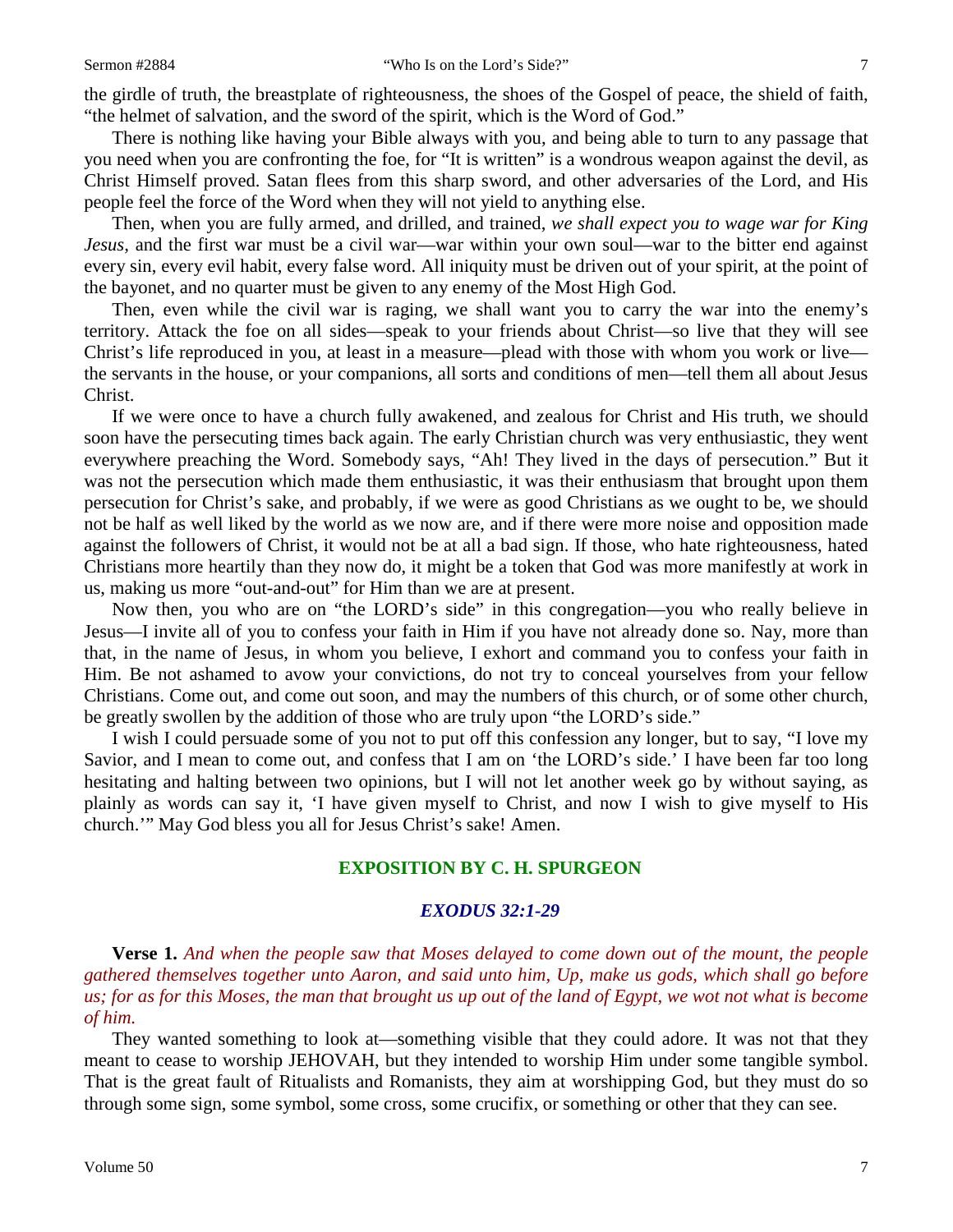**2-3.** *And Aaron said unto them, Break off the golden earrings, which are in the ears of your wives, of your sons, and of your daughters, and bring them unto me. And all the people brake off the golden earrings which were in their ears, and brought them unto Aaron.*

People are often very generous in their support of a false religion, and to make idol gods, they will sacrifice their most precious treasures, as these idolaters willingly gave their golden earrings.

**4.** *And he received them at their hand, and fashioned it with a graving tool, after he had made it a molten calf: and they said, These be your gods, O Israel, which brought thee up out of the land of Egypt.*

No doubt they copied the Egyptian god, which was in the form of a bull, which the Holy Spirit, by the pen of Moses, here calls a calf. The psalmist probably also alludes to it when he speaks of "an ox or a bullock that has horns and hoofs." It seems strange that these people should have thought of worshipping the living God under such a symbol as that.

**5.** *And when Aaron saw it, he built an altar before it; and Aaron made proclamation, and said, Tomorrow is a feast to the LORD.*

"To JEHOVAH." They intended to worship JEHOVAH under the form of a bull—the image of strength. Other idolaters go further, and worship Baal and various false gods, but between the worship of a golden calf and the worship of false gods, there is very little choice, and between the idolatry of the heathen and Popery, there is about as much difference as there is between six and half a dozen.

**6.** *And they rose up early on the morrow, and offered burnt offerings, and brought peace offerings; and the people sat down to eat and to drink, and rose up to play.*

It was usual to worship false gods with music and dancing, and with orgies of drunkenness and obscene rites, and the Israelites fell into the same evils as they had seen among their neighbors.

**7.** *And the LORD said unto Moses,—*

Just in the midst of his hallowed communion, the Lord said to him:—

**7.** *Go, get thee down; for thy people, which thou broughtest out of the land of Egypt, have corrupted themselves:*

God would not own them as His people. He called them Moses' people, *"thy* people, which *thou* broughtest out of the land of Egypt, have corrupted themselves."

**8-10.** *They have turned aside quickly out of the way which I commanded them: they have made them a molten calf, and have worshipped it, and have sacrificed thereunto, and said, These be thy gods, O Israel, which have brought thee up out of the land of Egypt. And the LORD said unto Moses, I have seen this people, and, behold, it is a stiff-necked people: now therefore let me alone, that my wrath may wax hot against them, and that I may consume them: and I will make of thee a great nation.*

For Moses began at once to pray for the people—to interpose between God and the execution of His righteous wrath, and therefore, the Lord said to him, "Let me alone…that I may consume them."

**11.** *And Moses besought the LORD his God, and said, LORD, why doth thy wrath wax hot against thy people?*

See how he dares even to say to God, "They are *Thy* people, though they have acted so wickedly. 'Why doth thy wrath wax hot against *thy* people,'"—

**11-13.** *Which thou hast brought forth out of the land of Egypt with great power, and with a mighty hand? Wherefore should the Egyptians speak, and say, For mischief did he bring them out, to slay them in the mountains, and to consume them from the face of the earth? Turn from thy fierce wrath, and repent of this evil against thy people. Remember Abraham, Isaac, and Israel, thy servants, to whom thou swarest by thine own self, and saidst unto them, I will multiply your seed as the stars of heaven, and all this land that I have spoken of will I give unto your seed, and they shall inherit it for ever*.

Moses pleaded the covenant which the Lord had made with Abraham, Isaac, and Israel, and there is no plea like that. Although it might have been to his own personal interest that the people should be destroyed, Moses would not have it so, and he pleaded with God, for the sake of His own honor, His faithfulness, and His truth, not to run back from the Word which He had spoken.

**14-15.** *And the LORD repented of the evil which he thought to do unto his people.*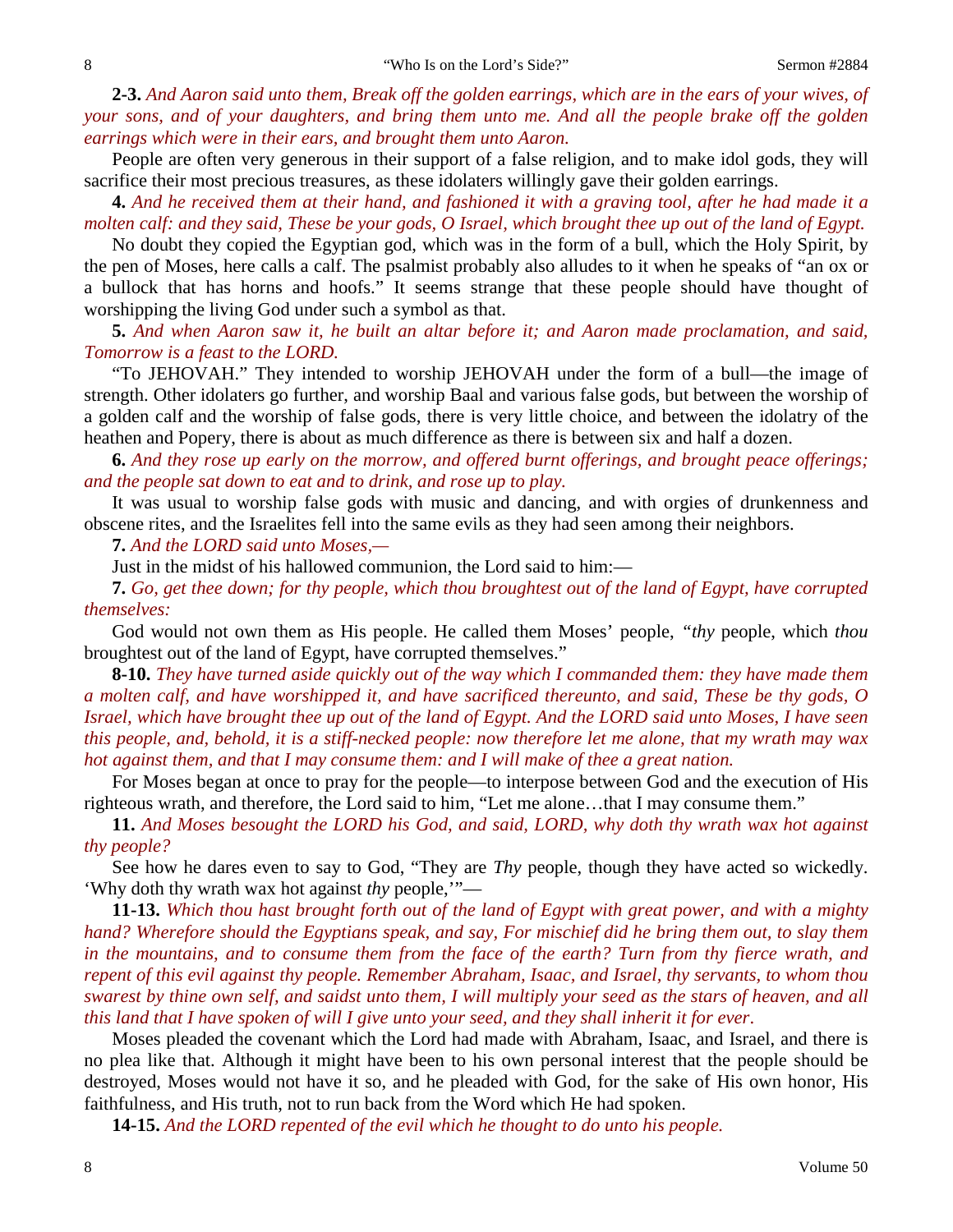#### *And Moses turned, and went down from the mount,—*

Does it not seem sad for Moses to have to go down from the immediate presence of God, and to stand among the idolatrous and rebellious people in the camp? Yet that is often the lot of those whom God employs as His servants. They have, as it were, to come down from heaven to fight with hell upon earth.

**15-17.** *And the two tablets of the testimony were in his hands: the tables were written on both their sides; on the one side and on the other were they written. And the tables were the work of God, and the writing was the writing of God, graven upon the tables. And when Joshua heard the noise of the people as they shouted, he said unto Moses, There is a noise of war in the camp.*

For Joshua was a younger man than Moses, and also a soldier, so his ear was quicker to hear what he took to be "a noise of war in the camp."

**18.** *And he said, It is not the voice of them that shout for mastery, neither is it the voice of them that cry for being overcome: but the noise of them that sing do I hear*.

Moses knew that it was not a battle-cry either of the victors or the vanquished, but the song of idolatrous worshippers.

**19.** *And it came to pass, as soon as he came nigh unto the camp, that he saw the calf, and the dancing: and Moses' anger waxed hot, and he cast the tables out of his hands, and brake them beneath the mount.*

In righteous indignation, preserving those sacred tablets from the profane touch of the polluted people, by dashing them to fragments in his holy anger

**20.** *And he took the calf which they had made, and burnt it in the fire, and ground it to powder, and strawed it upon the water, and made the children of Israel drink of it.*

Think of the courage of this one man, to go single-handed right into the middle of the idolaters' camp, and deal thus with their precious god!

**21-24.** *And Moses said unto Aaron, What did this people unto thee, that thou hast brought so great a sin upon them? And Aaron said, Let not the anger of my lord wax hot: thou knowest the people, that they are set on mischief. For they said unto me, Make us gods, which shall go before us: for as for this Moses, the man that brought us up out of the land of Egypt, we wot not what is become of him. And I said unto them, Whosoever hath any gold, let them break it off. So they gave it me: then I cast it into the fire, and there came out this calf*.

Which was a lie. Aaron was a poor weak-minded creature, easily persuaded to do wrong, and when his stronger-minded and more gracious brother was absent, he became the willing tool of the idolatrous people, and yet Aaron is called, by the psalmist, "the saint of the LORD," and so he was, taking him as a whole. One black spot, on the face of a fair man, does not prove him to be a Negro, and so, one sin, in the life of a man who is usually holy, does not put him among the ungodly.

**25-28.** *And when Moses saw that the people were naked; (for Aaron had made them naked unto their shame among their enemies:) then Moses stood in the gate of the camp, and said, Who is on the LORD's side? let him come unto me. And all the sons of Levi gathered themselves together unto him. And he said unto them, Thus says the LORD God of Israel, Put every man his sword by his side, and go in and out from gate to gate throughout the camp, and slay every man his brother, and every man his companion, and every man his neighbour. And the children of Levi did according to the word of Moses:*

The rebellious, the idolatrous, the men who had defied the authority of God, were to be summarily executed on the spot.

**28-29.** *And there fell of the people that day about three thousand men. For Moses had said, Consecrate yourselves today to the LORD, even every man upon his son, and upon his brother; that he may bestow upon you a blessing this day.*

Such a colossal crime as that must be expiated before the Lord could again bless the chosen race.